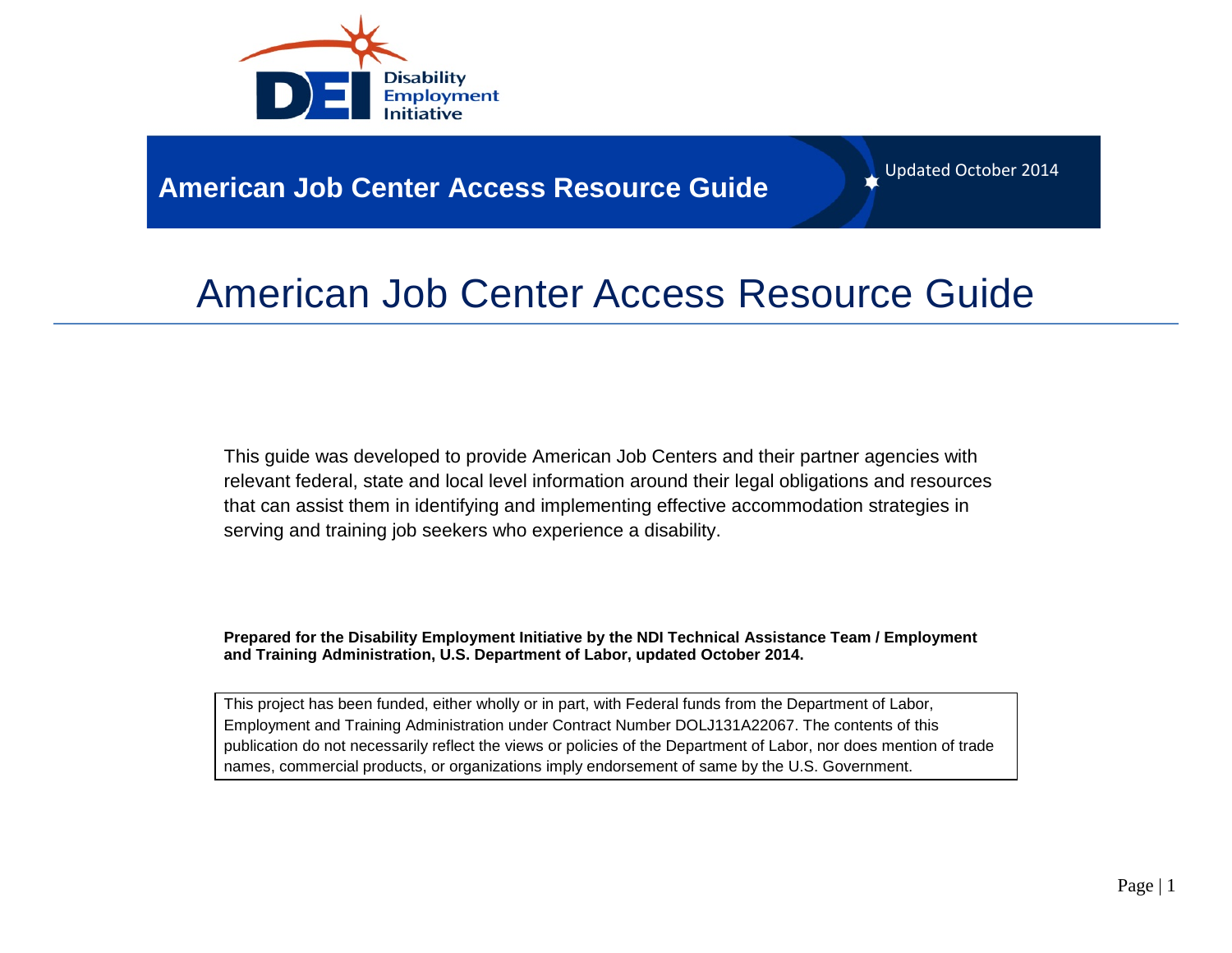## **American Job Center Access Resource Guide**

| <b>Resource</b>                                                                                                                                                                                                                                                                                                                                                                                                                                                        | Page                                         |
|------------------------------------------------------------------------------------------------------------------------------------------------------------------------------------------------------------------------------------------------------------------------------------------------------------------------------------------------------------------------------------------------------------------------------------------------------------------------|----------------------------------------------|
| <b>U.S. Department of Labor Employment and Training Administration</b><br>Workforce3 One<br>Business, Industry and Key Sector Initiatives<br>$\bullet$<br>CareerOneStop Resource Library: Workers with Disabilities<br>CareerOneStop E-tools<br>$\bullet$<br>Occupational Information Network<br>$\bullet$<br><b>Work Opportunity Tax Credit</b><br>American Job Center Network<br>$\bullet$                                                                           | 3<br>3<br>4<br>4<br>4<br>5<br>5              |
| <b>U.S. Department of Labor Office of Disability Employment Policy</b><br>Resources for Diversity and Inclusion                                                                                                                                                                                                                                                                                                                                                        | 6                                            |
| <b>U.S. Department of Labor (Other)</b><br><b>Disability Nondiscrimination Law Advisor</b><br>Office of Federal Contract Compliance Programs<br>٠<br>WIA Section 188 Disability Checklist<br>$\bullet$<br><b>Veterans Employment Toolkit</b><br>$\bullet$                                                                                                                                                                                                              | 6<br>$\overline{7}$<br>$\overline{7}$<br>8   |
| <b>National Technical Assistance and Resource Centers</b><br><b>Job Accommodation Network</b><br><b>Employer Assistance and Resource Network</b><br>$\bullet$<br><b>ADA National Network</b><br>National Collaborative on Workforce and Disability for Youth<br>$\bullet$                                                                                                                                                                                              | 8<br>9<br>9<br>10                            |
| <b>Other Federal and National Resources</b><br>U.S. Equal Employment Opportunity Commission<br><b>ADA Business Connection</b><br>U.S. Business Leadership Network<br>$\bullet$<br>ADA and Architectural Barriers Act Accessibility Guidelines<br>$\bullet$<br><b>Vocational Rehabilitation</b><br>٠<br><b>Ticket to Work Program</b><br>$\bullet$<br>Accessible Technology for All<br>$\bullet$<br>American Job Centers: Serving People with Disabilities<br>$\bullet$ | 10<br>11<br>11<br>12<br>12<br>13<br>13<br>14 |
| <b>American Job Center Access 30-Second Training Series</b><br>American Job Center Access 30-Second Training Series<br>$\bullet$                                                                                                                                                                                                                                                                                                                                       | 14                                           |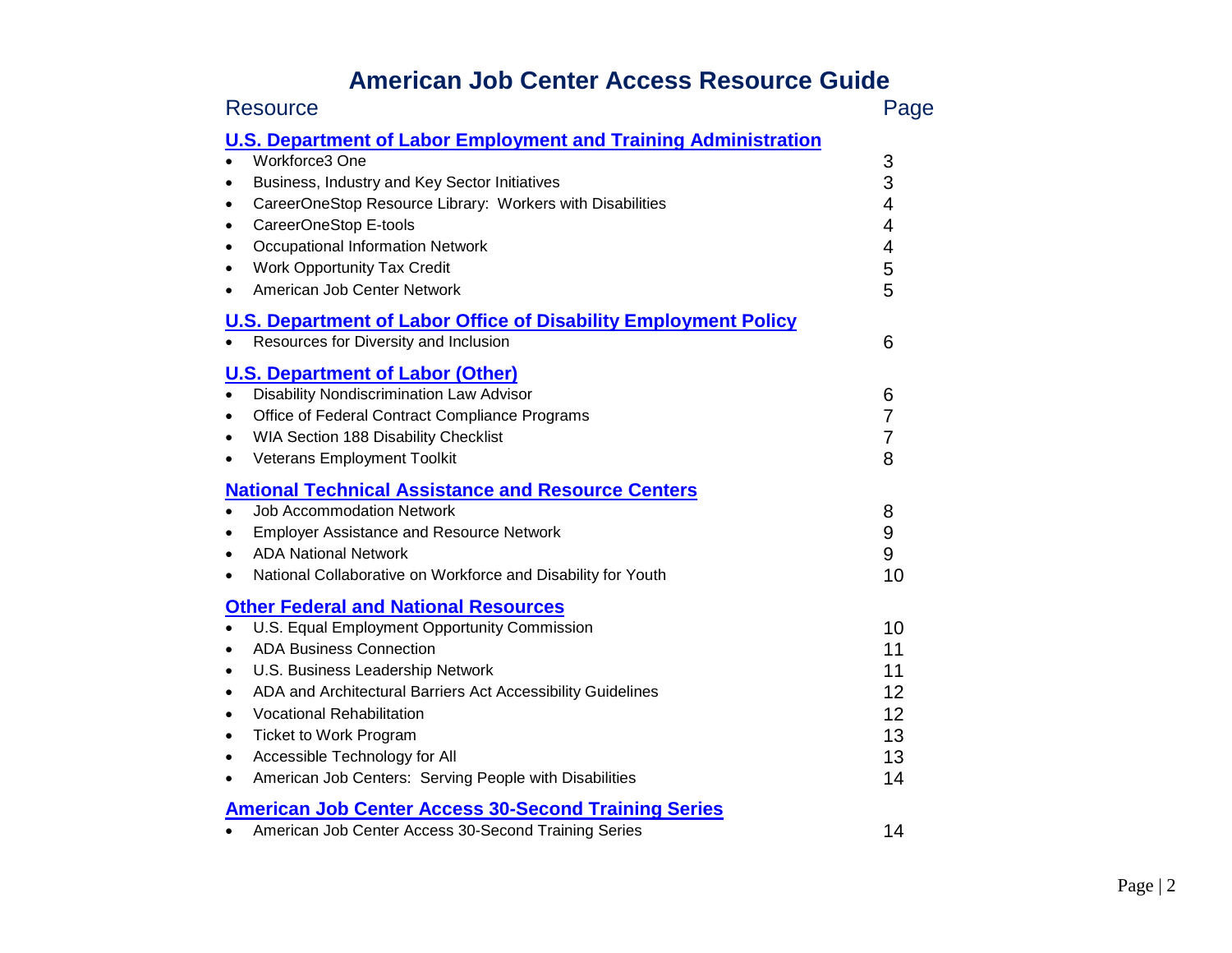<span id="page-2-0"></span>

| <b>Resource</b>                                                                                                                                                                                                                                                                                                                                                                          | <b>Access this resource when</b>                                                                                                                                                                                                                                                                                                                                                                                                                                                                                                                                                                                                                 | <b>Contact Information</b>                                                                                                                                                                                                                                                                                                                                                                                                                                                                                                                                                                         |
|------------------------------------------------------------------------------------------------------------------------------------------------------------------------------------------------------------------------------------------------------------------------------------------------------------------------------------------------------------------------------------------|--------------------------------------------------------------------------------------------------------------------------------------------------------------------------------------------------------------------------------------------------------------------------------------------------------------------------------------------------------------------------------------------------------------------------------------------------------------------------------------------------------------------------------------------------------------------------------------------------------------------------------------------------|----------------------------------------------------------------------------------------------------------------------------------------------------------------------------------------------------------------------------------------------------------------------------------------------------------------------------------------------------------------------------------------------------------------------------------------------------------------------------------------------------------------------------------------------------------------------------------------------------|
| U.S. DEPARTMENT OF LABOR EMPLOYMENT AND TRAINING ADMINISTRATION                                                                                                                                                                                                                                                                                                                          |                                                                                                                                                                                                                                                                                                                                                                                                                                                                                                                                                                                                                                                  |                                                                                                                                                                                                                                                                                                                                                                                                                                                                                                                                                                                                    |
|                                                                                                                                                                                                                                                                                                                                                                                          |                                                                                                                                                                                                                                                                                                                                                                                                                                                                                                                                                                                                                                                  | Information and resources available:                                                                                                                                                                                                                                                                                                                                                                                                                                                                                                                                                               |
| <b>Workforce3 One Web Portal</b><br>An e-learning and knowledge sharing<br>platform for workforce professionals<br>and business.<br>Workforce One                                                                                                                                                                                                                                        | You want to access self-paced training modules to gain an<br>introduction to the workforce system offering the choice to<br>learn as a new workforce system employee, a new<br>Workforce Investment Board member, or a more<br>experienced workforce system employee.<br>You want to access and share innovative approaches,<br>products and tools.<br>You want to connect with your peers through Communities<br>of Practice (CoP).                                                                                                                                                                                                             | <b>ONLINE: Workforce3 One Web Portal</b><br><b>Links to Communities of Practice:</b><br>Disability and Employment - online learning for<br>workforce and other professionals who provide<br>services to people with disabilities.<br>Veterans Priority - source for Veterans information<br>which primarily effect the Wagner-Peyser and WIA<br>employment and training programs.<br>Career Pathways -- enhance knowledge, skills, and<br>expertise in building career pathways systems.<br>Youth Connections - online learning for public<br>workforce system staff and partners who serve youth. |
| <b>Employment and Training</b><br><b>Administration Business,</b><br><b>Industry and Key Sector</b><br><b>Initiatives</b><br>Whether you have one employee or<br>10,000, the publicly funded workforce<br>investment system can be a valuable<br>addition to your human resource<br>capabilities and an invaluable tool to<br>transform your workforce for the 21st-<br>century economy. | You want to learn how to increase your profitability<br>through an analysis of available government incentives,<br>tax credits, and assistance.<br>You want to use real-time information about workforce and<br>career information, such as local wages and economic<br>trends, industry competencies, standardized training to<br>inform your business decisions.<br>You want to reduce recruitment costs and increase<br>retention through workforce solutions, such as screening<br>and referral of job-ready candidates.<br>You want to develop a more competitive workforce by<br>connecting to training and other "up-skilling" resources. | Solutions for business and other resources:<br><b>ONLINE: DOLETA Business, Industry and Key Sector</b><br><b>Initiatives</b><br>Links to other resources includes:<br>Workforce Professionals - resources and tools to<br>1.<br>assist serving the needs of workers and business.<br>2.<br>Competency Models - provides the business<br>community with a means to communicate its skill<br>needs to educators and the workforce system in a<br>common industry-driven framework.<br>On-the-Job Training Toolkit - workforce system<br>3.<br>training strategy for local business and job seekers.  |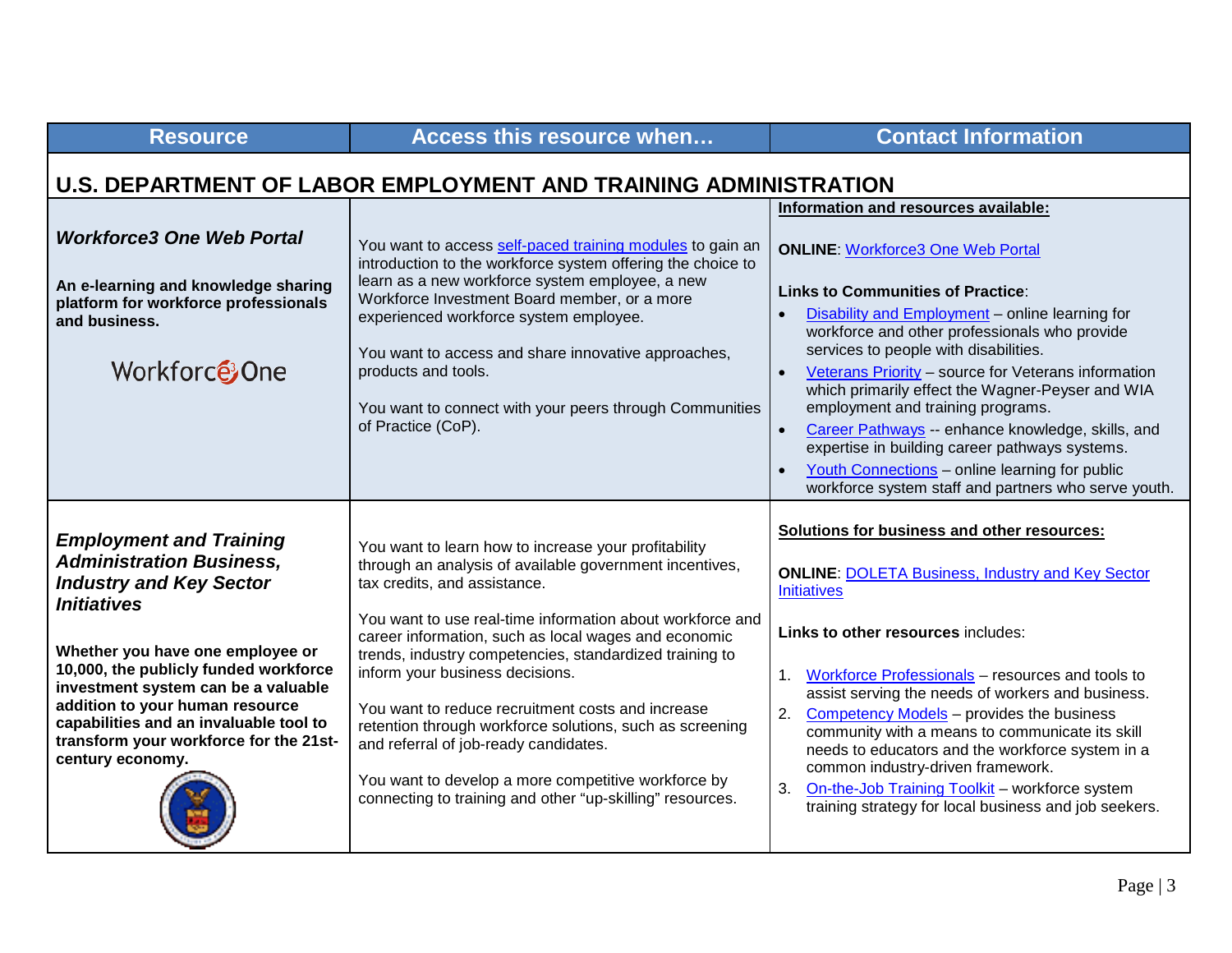| <b>Resource</b>                                                                                                                                                                                                                                                                  | Access this resource when                                                                                                                                                                                                                                                                                                                                                                                                                                                                                                            | <b>Contact Information</b>                                                                                                                                                                                                                                                                                                                                                                                                                                                                                                                                       |
|----------------------------------------------------------------------------------------------------------------------------------------------------------------------------------------------------------------------------------------------------------------------------------|--------------------------------------------------------------------------------------------------------------------------------------------------------------------------------------------------------------------------------------------------------------------------------------------------------------------------------------------------------------------------------------------------------------------------------------------------------------------------------------------------------------------------------------|------------------------------------------------------------------------------------------------------------------------------------------------------------------------------------------------------------------------------------------------------------------------------------------------------------------------------------------------------------------------------------------------------------------------------------------------------------------------------------------------------------------------------------------------------------------|
| <b>CareerOneStop Resource</b><br>Library: Workers with<br><b>Disabilities</b><br>Find career resources and information<br>specific to workers with disabilities.                                                                                                                 | You want to find resources and information on:<br>Career assessments, planning, management and<br>research.<br>Job search strategies and employment options.<br>$\bullet$<br>Training, education, financial aid and workforce<br>$\bullet$<br>professional training.<br>You want to learn more about workplace laws, human<br>resources and business development and management.                                                                                                                                                     | Information and resources available:<br><b>ONLINE: CareerOneStop Resource Library: Workers with</b><br><b>Disabilities</b><br><b>CareerOneStop Helpline:</b><br>Email: info@careeronestop.org<br>1-877-348-0502 (Voice)/1-877-348-0501 (TTY)                                                                                                                                                                                                                                                                                                                     |
| <b>CareerOneStop E-tools</b><br>The CareerOneStop website includes<br>various electronic tools (E-tools)<br>supported by the Employment and<br><b>Training Administration. These tools</b><br>help provide online services to<br>American Job Center customers.<br>careeronestop | You want to use CareerOneStop E-tools including:<br>America's Service Locator -- provides contact<br>$\bullet$<br>information for workforce services including American<br>Job Centers, workforce investment boards,<br>community colleges, and other community resources.<br>America's Career InfoNet -- features user-friendly<br>$\bullet$<br>occupation and industry information, salary data,<br>career videos, education resources, self-assessment<br>tools, career exploration assistance, and other<br>resources.           | CareerOneStop E-tools, cont.<br>mySkills myFuture -- Users can identify occupations<br>$\bullet$<br>that require skills and knowledge similar to their<br>current or previous job, locate local training programs,<br>and/or apply for jobs.<br>Worker ReEmployment -- provides employment,<br>$\bullet$<br>training, and financial assistance for laid-off workers.<br>Veterans ReEmployment -- a website for employment,<br>$\bullet$<br>training, and financial help after military service.                                                                  |
| <b>Occupational Information</b><br><b>Network (O*NET)</b><br>Provides comprehensive occupational<br>descriptions and data for use by job<br>seekers, workforce development<br>offices, human resources<br>professionals, and others.                                             | You want a guided tour of the features and capabilities of<br>O*NET OnLine, demonstrating how to navigate using real<br>world examples of occupational and skills searches or<br>specific details of one or more occupations.<br>You want to learn about O*NET OnLine's many resources<br>on accommodations, disabilities, and workplace issues.<br>You want to access basic information on how O*NET<br>serves as a resource to assist businesses with everyday<br>needs, complete with brief instruction on how to get<br>started. | Information and resources available:<br><b>ONLINE: O*NET Online Center</b><br>The O*NET Resource Center provides links to:<br>1. Career Exploration Tools -- assessment instruments<br>to assist career exploration and decision making.<br>My Next Move -- A Web application for new job<br>2.<br>seekers and students to find career options matching<br>their interests and experience.<br>My Next Move for Veterans -- A Web application for<br>3.<br>veterans transitioning into the civilian workforce.<br>4. OnLine Desk Aid -- Features of O*NET OnLine. |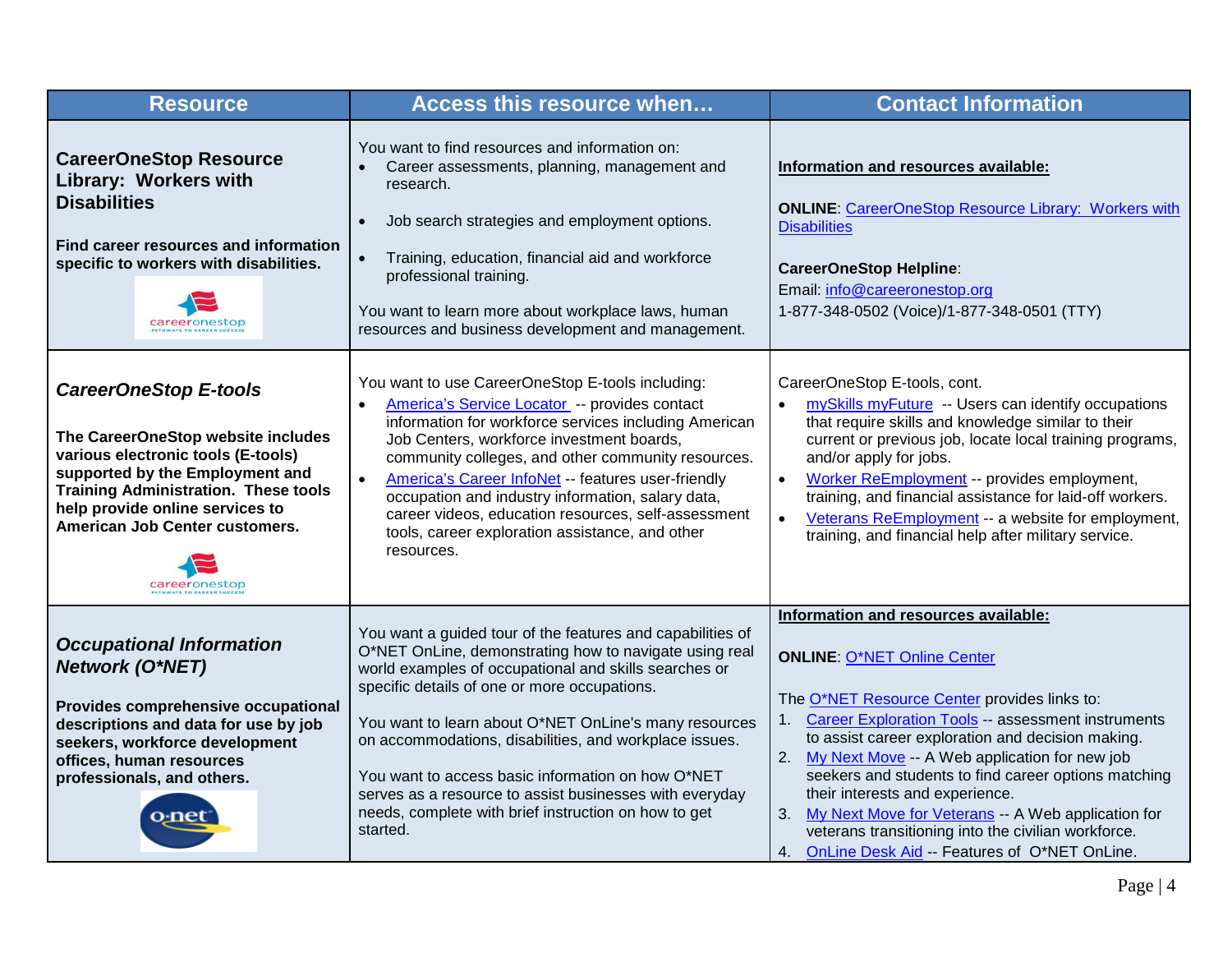| <b>Resource</b>                                                                                                                                                                                                                                                                                                                                                                                         | Access this resource when                                                                                                                                                                                                                                                                                                                                                                                                                                                            | <b>Contact Information</b>                                                                                                                                                                                                                                                                                                                                                                                                                                             |
|---------------------------------------------------------------------------------------------------------------------------------------------------------------------------------------------------------------------------------------------------------------------------------------------------------------------------------------------------------------------------------------------------------|--------------------------------------------------------------------------------------------------------------------------------------------------------------------------------------------------------------------------------------------------------------------------------------------------------------------------------------------------------------------------------------------------------------------------------------------------------------------------------------|------------------------------------------------------------------------------------------------------------------------------------------------------------------------------------------------------------------------------------------------------------------------------------------------------------------------------------------------------------------------------------------------------------------------------------------------------------------------|
| <b>Work Opportunity Tax Credit</b><br>(WOTC)<br>A Federal tax credit available to<br>business for hiring individuals from<br>certain target groups who have<br>consistently faced significant barriers<br>to employment.                                                                                                                                                                                | You want to learn how your business can participate in<br>WOTC and benefit from tax credits for different target<br>groups, particularly eligible veterans.<br>You want to learn more about the VOW to Hire Heroes Act<br>of 2011, which amends and expands the definition of<br>WOTC's Veteran target groups.<br>You want to learn more about the WOTC benefit amounts<br>that can be claimed by a business<br>You want to download WOTC application forms to submit<br>for credit. | Information and resources available:<br><b>ONLINE: DOLETA Work Opportunity Tax Credit</b><br><b>WOTC Video Resources:</b><br>Tutorial for Employers - provides an introduction and a<br>$\bullet$<br>step-by-step guide on how to apply for the tax credit.<br>Introduction to WOTC - provides basic information on<br>$\bullet$<br>the program.<br>WOTC for Veterans - provides information on how to<br>$\bullet$<br>increase employment opportunities for veterans. |
| <b>American Job Center Network</b><br>The American Job Center represents a<br>single streamlined website that<br>consolidates information and services<br>from across the government - access<br>to job retraining and education<br>opportunities, skills and career<br>development and counseling -- into a<br>single online resource for both job<br>seekers and for businesses.<br>americanjobcenter | You want to access information and resources on serving<br>a diverse workforce.<br>You want to locate resources for business including<br>disability resources.                                                                                                                                                                                                                                                                                                                      | Information and resources available:<br><b>ONLINE: American Job Center Network</b><br><b>Resources for Veterans</b><br><b>Resources for Youth</b><br><b>Resources for Business / Employers</b>                                                                                                                                                                                                                                                                         |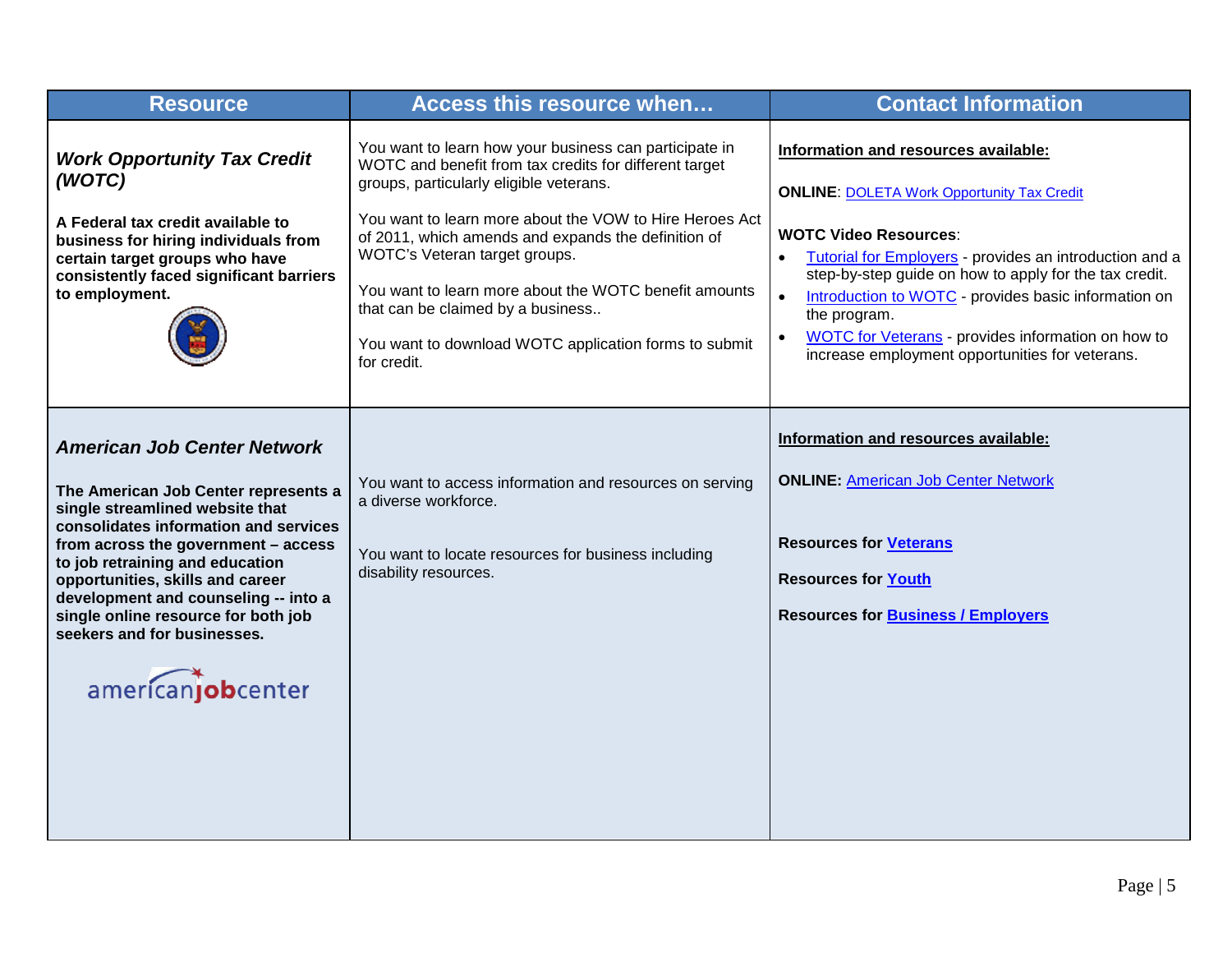<span id="page-5-0"></span>

| <b>Resource</b>                                                                                                                                                                                                                                                                                                       | Access this resource when                                                                                                                                                                                                                                                                                                                                                                                          | <b>Contact Information</b>                                                                                                                                                                                                                                                                                                                  |
|-----------------------------------------------------------------------------------------------------------------------------------------------------------------------------------------------------------------------------------------------------------------------------------------------------------------------|--------------------------------------------------------------------------------------------------------------------------------------------------------------------------------------------------------------------------------------------------------------------------------------------------------------------------------------------------------------------------------------------------------------------|---------------------------------------------------------------------------------------------------------------------------------------------------------------------------------------------------------------------------------------------------------------------------------------------------------------------------------------------|
| U.S. DEPARTMENT OF LABOR OFFICE OF DISABILITY EMPLOYMENT POLICY                                                                                                                                                                                                                                                       |                                                                                                                                                                                                                                                                                                                                                                                                                    |                                                                                                                                                                                                                                                                                                                                             |
| <b>Office of Disability Employment</b><br><b>Policy (ODEP) Resources for</b><br><b>Diversity and Inclusion</b><br>Provides national leadership by<br>developing and influencing disability<br>employment-related policies and<br>practices affecting an increase in the<br>employment of people with<br>disabilities. | You want to learn the business case for hiring individuals<br>with disabilities.<br>You want to learn how to create an inclusive culture in<br>your place of business.<br>You want to be proactive in recruiting, hiring, retaining and<br>advancing people with disabilities.<br>You are seeking technical assistance resources and<br>support to diversify your workplace and want to know<br>'What can you do?' | Information and resources available:<br><b>ONLINE: ODEP Resources on Diversity and Inclusion</b><br>Online tool: <b>Building an Inclusive Workforce</b> - Four-Step<br>Reference Guide to Recruiting, Hiring, and Retaining<br><b>Employees with Disabilities</b><br><b>Communicating with and About People with</b><br><b>Disabilities</b> |
| <b>U.S. DEPARTMENT OF LABOR (OTHER)</b>                                                                                                                                                                                                                                                                               |                                                                                                                                                                                                                                                                                                                                                                                                                    |                                                                                                                                                                                                                                                                                                                                             |
| <b>U.S. Department of Labor's</b><br>elaws - Disability<br><b>Nondiscrimination Law Advisor</b><br>Designed to help employers<br>determine which nondiscrimination                                                                                                                                                    | You want to better understand the federal<br>nondiscrimination laws and how they apply to your<br>business in various situations with employees.<br>You need a customized list of federal disability<br>nondiscrimination laws that may apply and links to                                                                                                                                                         | Information and resources are available:<br><b>ONLINE: DOL's Disability Nondiscrimination Law Advisor</b>                                                                                                                                                                                                                                   |

<span id="page-5-1"></span>**determine which nondiscrimination laws apply to their business or organization. It also helps recipients of federal financial assistance understand their responsibilities under these laws.**

requirements under these laws. **elaws** 

detailed information that will help you understand your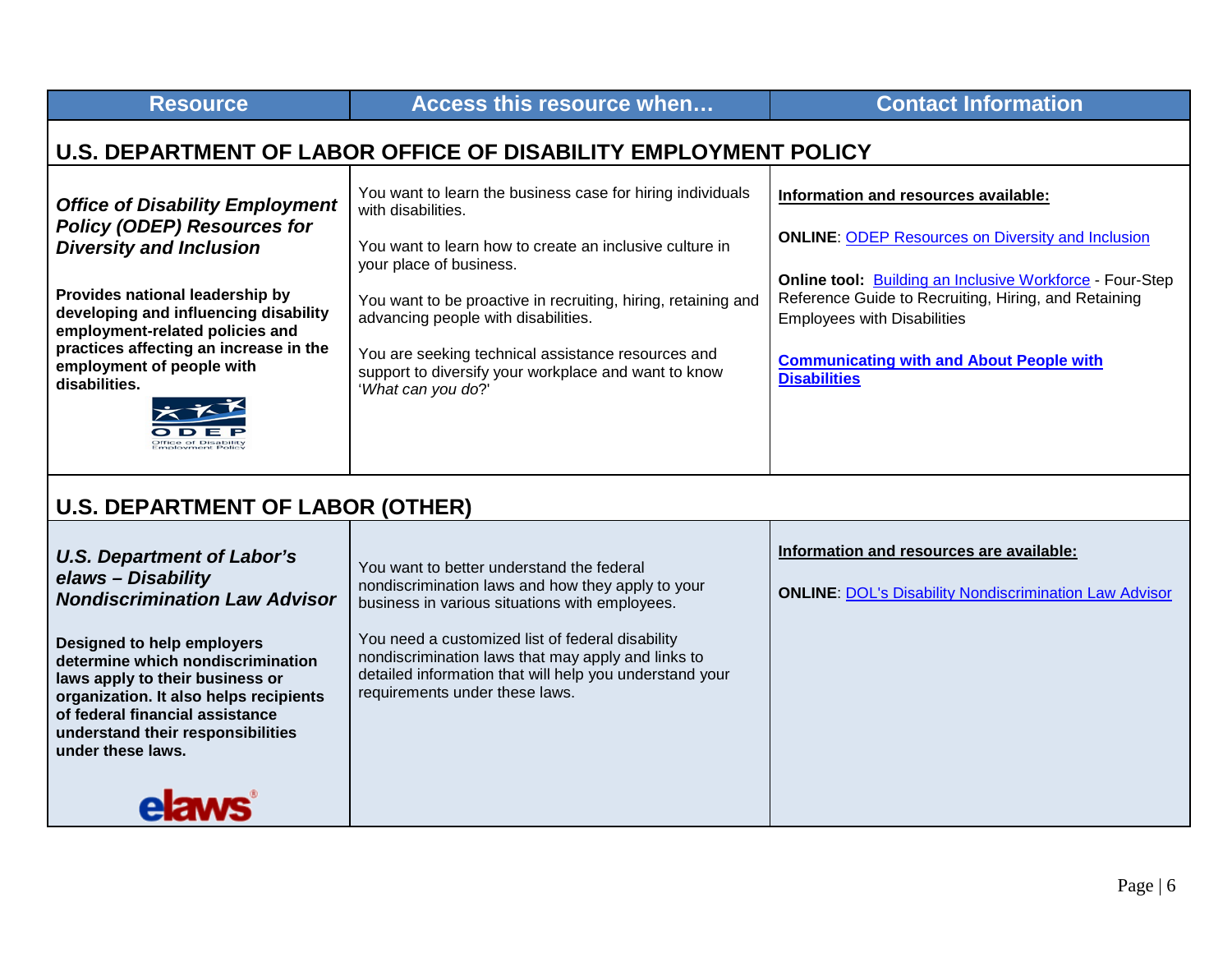| <b>Resource</b>                                                                                                                                                                                                                                                                                                                                                           | Access this resource when                                                                                                                                                                                                                                                                                                                                                                                                                                                                                                                                                                                                                                                                                                                                                                                            | <b>Contact Information</b>                                                                                                                                                                                                                                                                                                                                                                                                                               |
|---------------------------------------------------------------------------------------------------------------------------------------------------------------------------------------------------------------------------------------------------------------------------------------------------------------------------------------------------------------------------|----------------------------------------------------------------------------------------------------------------------------------------------------------------------------------------------------------------------------------------------------------------------------------------------------------------------------------------------------------------------------------------------------------------------------------------------------------------------------------------------------------------------------------------------------------------------------------------------------------------------------------------------------------------------------------------------------------------------------------------------------------------------------------------------------------------------|----------------------------------------------------------------------------------------------------------------------------------------------------------------------------------------------------------------------------------------------------------------------------------------------------------------------------------------------------------------------------------------------------------------------------------------------------------|
| <b>Office of Federal Contract</b><br><b>Compliance Programs (OFCCP)</b><br>Enforces, for the benefit of job<br>seekers and wage earners, the<br>contractual promise of affirmative<br>action and equal employment<br>opportunity required of those who do<br>business with the Federal<br>government.<br>OFFICE OF FEDERAL CONTRACT                                       | You want more information about the following<br>enforcement procedures with federal contractors and<br>subcontractors:<br>Regulatory requirements and review process.<br>$\bullet$<br>Compliance evaluations and complaint investigations<br>$\bullet$<br>of personnel policies and procedures.<br>Conciliation Agreements who are in violation of<br>$\bullet$<br>regulatory requirements.<br>Progress in fulfilling the terms of agreements through<br>$\bullet$<br>periodic compliance reports.<br>Agreements with Labor Department job training<br>$\bullet$<br>programs and help to identify and recruit qualified<br>workers.<br>Enforcement actions to the Solicitor of Labor.<br>$\bullet$<br>The ultimate sanction for violations (debarment) - the<br>$\bullet$<br>loss of a company's federal contracts. | Information and resources available:<br><b>ONLINE: DOL Office of Federal Contract Compliance</b><br>Programs<br><b>Section 503 Final Rule: Information and Resources</b><br>Vietnam Era Veterans' Readjustment Assistance Act:<br><b>Information and Resources</b><br><b>CONTACT:</b><br>1-800-397-6251 / 1-877-889-5627 (TTY)<br>Division of Policy, Regulations Line 202-693-0103<br>E-mail OFCCP-Public@dol.gov<br><b>Nationwide Office Directory</b> |
| <b>Workforce Investment Act (WIA)</b><br><b>Section 188 Disability Checklist</b><br>The checklist was created to ensure<br>nondiscrimination and equal<br>opportunity to persons with<br>disabilities participating in programs<br>and activities operated by Local<br>Workforce Investment Area grant<br>recipients that are part of the<br>American Job Center Network. | You want to learn whether your Job Center is in<br>compliance with the nondiscrimination and equal<br>opportunity requirements of WIA and its implementing<br>regulations.<br>You want a tool to help you conduct your own monitoring<br>regarding compliance with those aspects of Section 188<br>pertaining to persons with disabilities.<br>You want to access examples of policies, procedures and<br>other recommended steps that your local workforce area<br>can take to ensure that people with disabilities have equal<br>access to WIA Title I programs and activities.                                                                                                                                                                                                                                    | Information and resources available:<br><b>ONLINE: WIA Section 188 Disability Checklist</b><br><b>WIA Section 188 Disability Checklist Appendix:</b><br><b>Examples of Practices</b>                                                                                                                                                                                                                                                                     |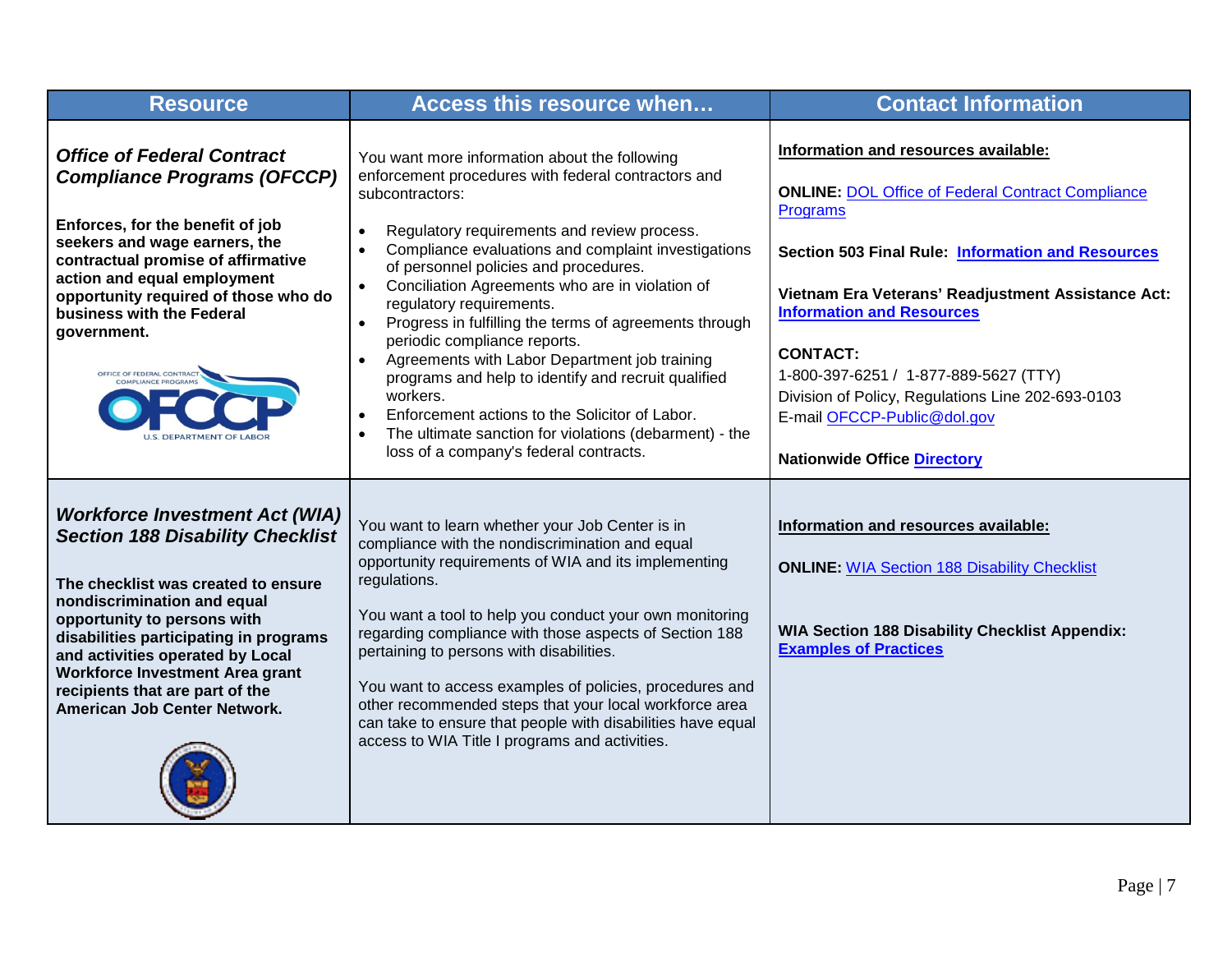<span id="page-7-0"></span>

| <b>Resource</b>                                                                                                                                                                                                                                                                                                                                             | Access this resource when                                                                                                                                                                                                                                                                                                                                                                                         | <b>Contact Information</b>                                                                                                                                                                                                                                     |
|-------------------------------------------------------------------------------------------------------------------------------------------------------------------------------------------------------------------------------------------------------------------------------------------------------------------------------------------------------------|-------------------------------------------------------------------------------------------------------------------------------------------------------------------------------------------------------------------------------------------------------------------------------------------------------------------------------------------------------------------------------------------------------------------|----------------------------------------------------------------------------------------------------------------------------------------------------------------------------------------------------------------------------------------------------------------|
| Veterans Employment Toolkit-<br><b>U.S. Department of Veterans</b><br><b>Affairs</b><br>Provides information to help<br>business, managers and supervisors,<br>human resource professionals, and<br>employee assistance program<br>providers relate to and support their<br>employees who are Veterans and<br>members of the Reserve and National<br>Guard. | You want to learn more about how veterans can benefit<br>your company's goals and bottom line.<br>You want to understand the military structure and culture.<br>You want access to information and resources on<br>supporting veteran employees.<br>You want to provide guidance to Veterans who are<br>searching for employment resources.                                                                       | Information & resources available:<br><b>ONLINE: http://www.va.gov/vetsinworkplace/</b><br><b>Veterans Employment Toolkit:</b><br>http://www.va.gov/vetsinworkplace/resources.asp                                                                              |
|                                                                                                                                                                                                                                                                                                                                                             | NATIONAL TECHNICAL ASSISTANCE AND RESOURCE CENTERS                                                                                                                                                                                                                                                                                                                                                                |                                                                                                                                                                                                                                                                |
| <b>Job Accommodation Network</b><br>(JAN)<br>JAN is the leading source of free,<br>expert, and confidential guidance on<br>workplace accommodations and<br>disability employment issues, as well<br>as a searchable database on<br>workplace accommodations.                                                                                                | You have questions related to accommodation, Americans<br>with Disabilities Act (ADA0, training and workplace issues<br>for individuals who experience a disability.<br>You need immediate information about the ADA and how<br>it applies to your workplace for applicants/employees with<br>disabilities.<br>You need information on accommodation options/ideas for<br>applicants/employees with disabilities. | Free consultation, information and resources:<br><b>ONLINE: AskJAN</b><br>BY PHONE: 1-800-526-7234 / 1-877-781-9403 (TTY)<br><b>Online tools:</b><br>1. <b>SOAR</b> - Searchable Online Accommodation Resource<br>2. JAN on Demand - Submit questions/concerns |
| scommodation Network                                                                                                                                                                                                                                                                                                                                        |                                                                                                                                                                                                                                                                                                                                                                                                                   | <b>Employers' Practical Guide to Reasonable</b><br>3.<br>Accommodation Under the ADA                                                                                                                                                                           |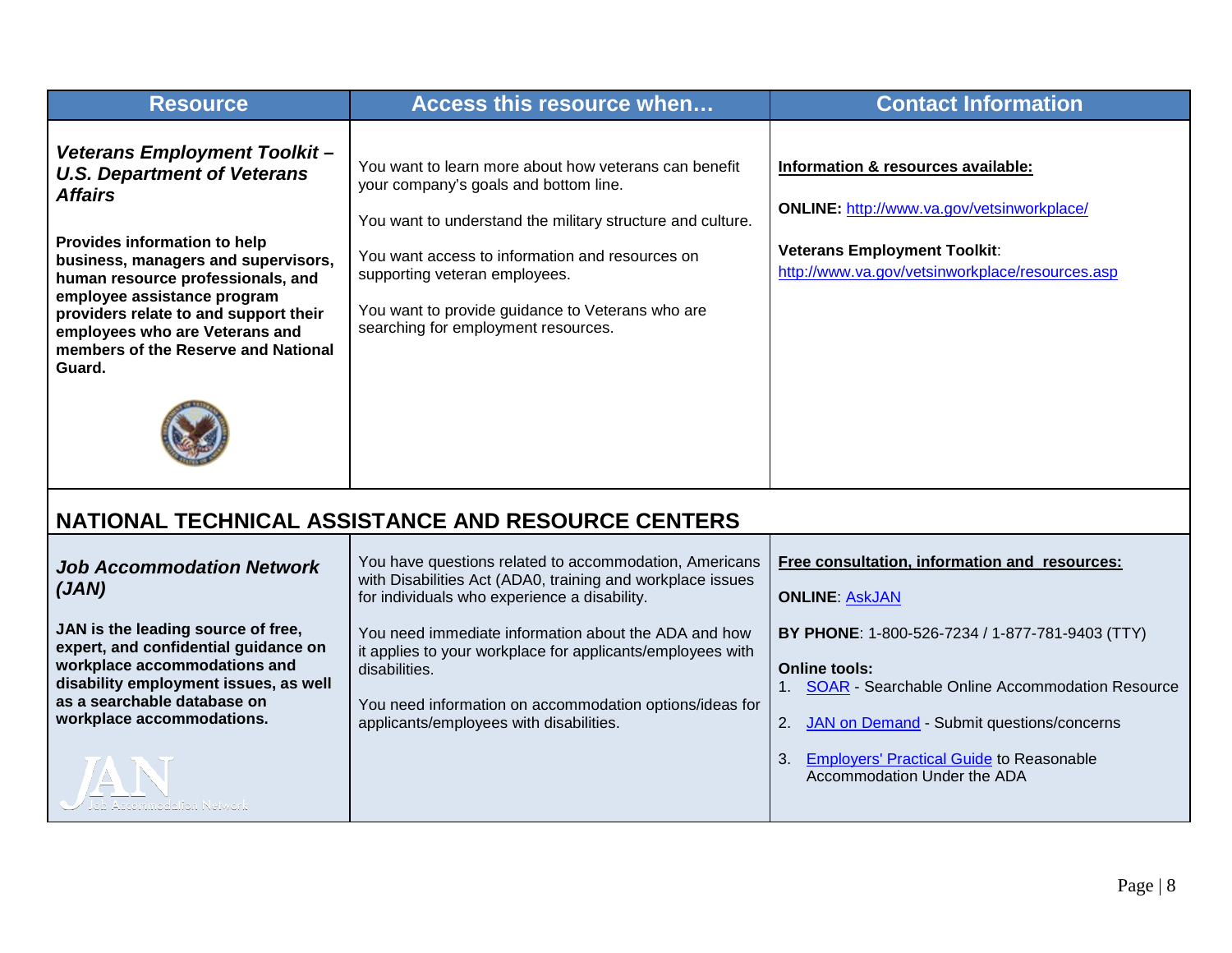| <b>Resource</b>                                                                                                                                                                                                                                                                   | Access this resource when                                                                                                                                                                                                                                                                                                                                                                                                                                                                                                                                           | <b>Contact Information</b>                                                                                                                                                                                                                                                                                                                                                                        |
|-----------------------------------------------------------------------------------------------------------------------------------------------------------------------------------------------------------------------------------------------------------------------------------|---------------------------------------------------------------------------------------------------------------------------------------------------------------------------------------------------------------------------------------------------------------------------------------------------------------------------------------------------------------------------------------------------------------------------------------------------------------------------------------------------------------------------------------------------------------------|---------------------------------------------------------------------------------------------------------------------------------------------------------------------------------------------------------------------------------------------------------------------------------------------------------------------------------------------------------------------------------------------------|
| <b>Employer Assistance and</b><br><b>Resource Network (EARN)</b><br>Provides free technical assistance,<br>consultation, and training for federal<br>agencies, private business, and<br>federal contractors on all aspects of<br>the employment of persons with<br>disabilities.  | Your business is seeking assistance to recruit, hire, and<br>retain qualified employees with disabilities.<br>You are seeking linkages to state and local community-<br>based organizations serving job seekers with disabilities.<br>Your business is seeking training related to disability<br>etiquette and awareness, interviewing and<br>accommodating candidates with disabilities (may include<br>practice interviews and facilitated discussions with job<br>seekers with disabilities) and best practices.                                                 | Information and resources are available:<br><b>ONLINE: ASKEARN</b><br>BY PHONE: 1-855-275-3276 (AskEARN)<br>Or submit a question (all calls/inquiries are confidential; no<br>contact information is shared with any outside entity)<br>To access the Business Case for Hiring People with<br>Disabilities to hear what businesses have to say about the<br>value of employees with disabilities. |
| <b>ADA National Network</b><br>Provides information, guidance and<br>training on the Americans with<br>Disabilities Act (ADA), tailored to meet<br>the needs of business, government<br>and individuals at local, regional and<br>national levels.<br><b>HUL National Network</b> | You want training on disability and employment related<br>topics that affect your Job Center customers with<br>disabilities. (For example, the WIA web course:<br><b>Welcoming Customers with Disabilities).</b><br>You need answers to frequently asked questions, practical<br>tips for compliance, popular publications, and web-based<br>resources.<br>You need guidance on establishing a fully accessible and<br>accommodating Job Center for your customers that can<br>serve as a model for your partners, staff and vendors for<br>meeting ADA guidelines. | Find your regional center by:<br>Selecting a State or U.S. Territory from the map or drop-<br>down menu available:<br><b>ONLINE: ADA National Network Regional Centers</b><br>BY PHONE: 1-800-949-4232 (V/TTY)<br>You will automatically be connected to your region.                                                                                                                             |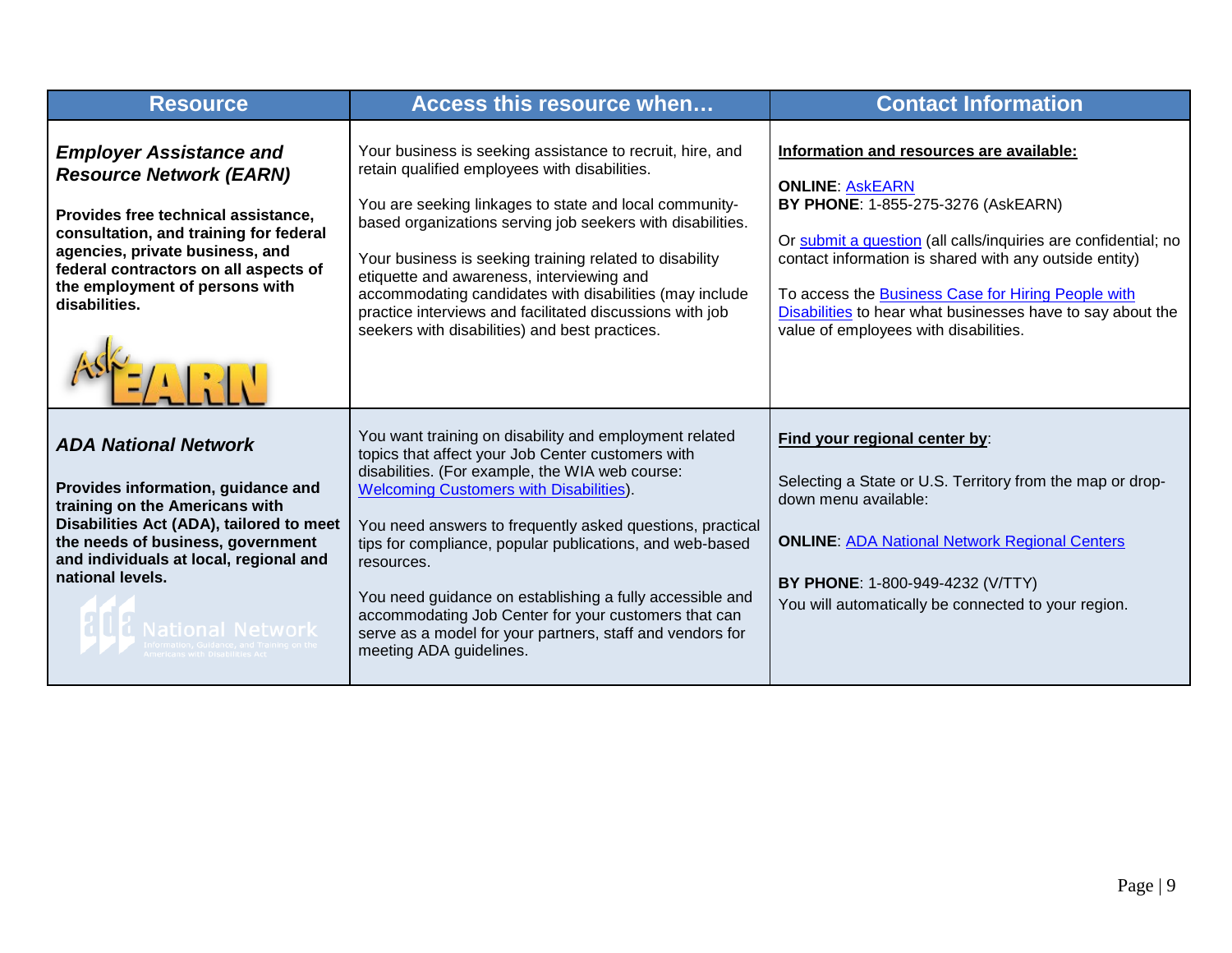| <b>Resource</b>                                                                                                                                                                                                                                                                                                                                                                                                                                                                                                                                   | Access this resource when                                                                                                                                                                                                                                                                                                                                                                                                                                                                                                                                                                    | <b>Contact Information</b>                                                                                                                                                                                                                                                                                                                                                                                                                                                                                                                                                                                                                                                                  |
|---------------------------------------------------------------------------------------------------------------------------------------------------------------------------------------------------------------------------------------------------------------------------------------------------------------------------------------------------------------------------------------------------------------------------------------------------------------------------------------------------------------------------------------------------|----------------------------------------------------------------------------------------------------------------------------------------------------------------------------------------------------------------------------------------------------------------------------------------------------------------------------------------------------------------------------------------------------------------------------------------------------------------------------------------------------------------------------------------------------------------------------------------------|---------------------------------------------------------------------------------------------------------------------------------------------------------------------------------------------------------------------------------------------------------------------------------------------------------------------------------------------------------------------------------------------------------------------------------------------------------------------------------------------------------------------------------------------------------------------------------------------------------------------------------------------------------------------------------------------|
| <b>National Collaborative on</b><br><b>Workforce and Disability for</b><br>Youth (NCWD/Youth) Workforce<br><b>Development</b><br>Assists state and local workforce<br>development systems to better serve<br>all youth, including youth with<br>disabilities and other disconnected<br>youth. NCWD/Youth partners have<br>expertise in education, youth<br>development, disability, employment,<br>workforce development and family<br>issues.<br><b>National</b><br><b>Collaborative on</b><br>Workforce and<br><b>Disability</b><br><b>NCWD</b> | You want information for workforce professionals and<br>service providers who interact with people with disabilities<br>to help clarify what you can and cannot ask about<br>someone's disability.<br>You want to learn about critical elements of program<br>design for all youth, including youth with disabilities.<br>You want a framework that details what the workforce<br>development system can do to address business' needs<br>with regard to hiring any job applicant, as well as<br>additional needs employers may have in hiring and<br>retaining employees with disabilities. | Information and resources are available:<br><b>ONLINE:</b><br>NCWD Youth Information and Resources on Workforce<br><b>Development</b><br>BY PHONE: 877-871-0744 / TTY: 877-871-0665<br><b>Disability Inquiries in the Workforce Development</b><br><b>System</b><br>Designed to help clarify what you can and cannot ask<br>about someone's disability.<br>411 on Disability Disclosure: A Workbook for Youth<br>with Disabilities<br>Designed for youth and adults working with them to learn<br>about disability disclosure.<br><b>Universal Design</b><br>Ensures that environments, communications, programs,<br>and services meet the needs of all workforce development<br>customers. |
| OTHER FEDERAL AND NATIONAL RESOURCES                                                                                                                                                                                                                                                                                                                                                                                                                                                                                                              |                                                                                                                                                                                                                                                                                                                                                                                                                                                                                                                                                                                              |                                                                                                                                                                                                                                                                                                                                                                                                                                                                                                                                                                                                                                                                                             |
| <b>U.S. Equal Employment</b><br><b>Opportunity Commission</b><br><b>Enforces Federal laws prohibiting</b><br>employment discrimination.                                                                                                                                                                                                                                                                                                                                                                                                           | You want to learn more about federal laws prohibiting<br>employment discrimination related to:<br>Unfair treatment because of race, color, religion, sex<br>(including pregnancy), national origin, age (40 or<br>older), disability or genetic information.                                                                                                                                                                                                                                                                                                                                 | Information and resources available:<br><b>Employees and Job Applicants</b><br><b>Employers</b>                                                                                                                                                                                                                                                                                                                                                                                                                                                                                                                                                                                             |

• Denial of reasonable accommodations that employee needs because of religious beliefs or disability.

• Retaliation because employee complained about job discrimination or assistance with job discrimination

investigation or lawsuit.

<span id="page-9-0"></span>

**Disability Discrimination [information and resources](http://www.eeoc.gov/laws/types/disability.cfm)**

**To find your [regional EEO office:](http://www.eeoc.gov/field/index.cfm)** Click on map, or scroll down to the bottom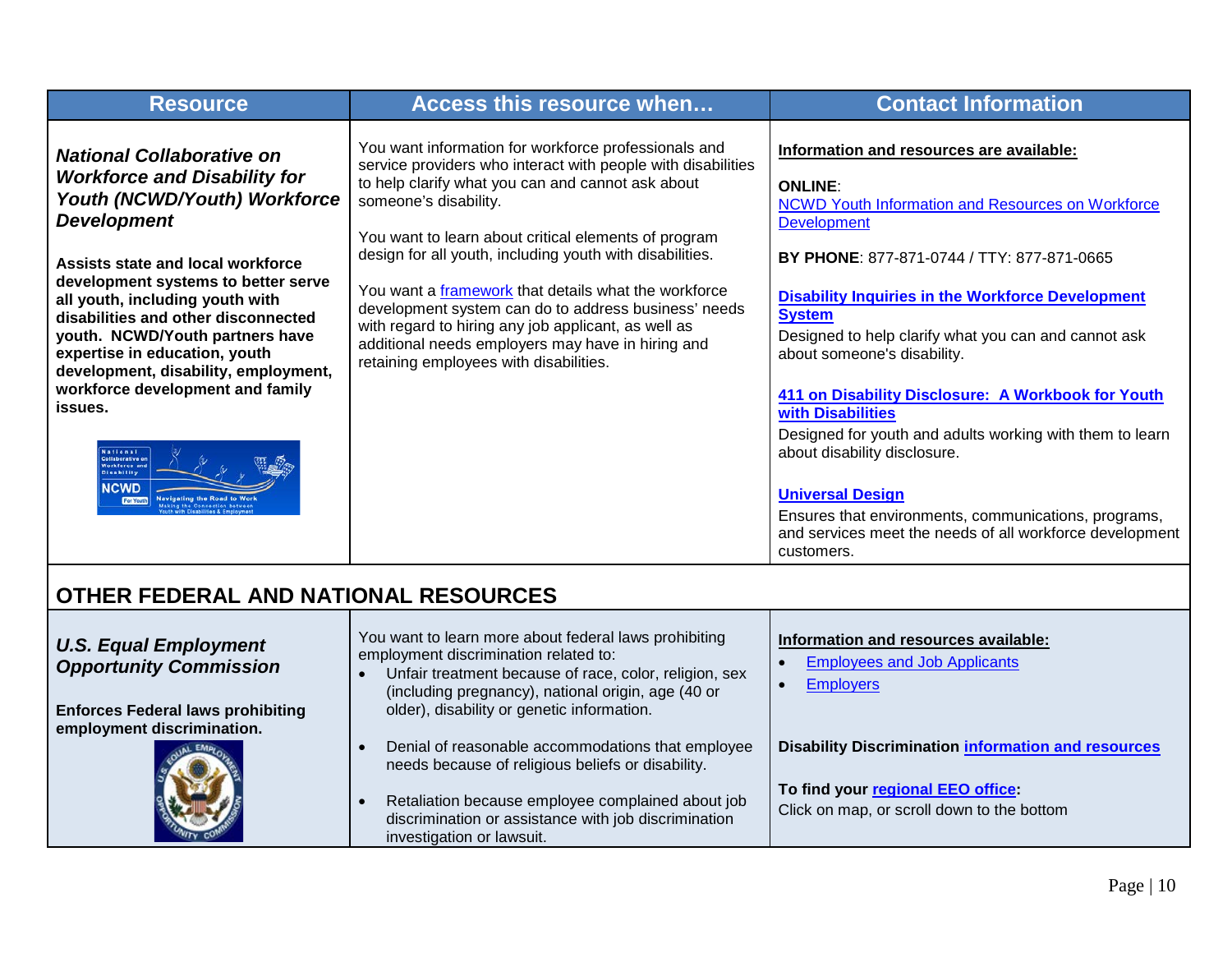| <b>Resource</b>                                                                                                                                                                                                                                                                  | <b>Access this resource when</b>                                                                                                                                                                                                                                                                                                                                                                                                                                                                                                              | <b>Contact Information</b>                                                                                                                                                                                                        |
|----------------------------------------------------------------------------------------------------------------------------------------------------------------------------------------------------------------------------------------------------------------------------------|-----------------------------------------------------------------------------------------------------------------------------------------------------------------------------------------------------------------------------------------------------------------------------------------------------------------------------------------------------------------------------------------------------------------------------------------------------------------------------------------------------------------------------------------------|-----------------------------------------------------------------------------------------------------------------------------------------------------------------------------------------------------------------------------------|
| <b>ADA Business Connection</b><br>Includes ADA compliance resources<br>for businesses including videos,<br>online training courses, and business-<br>specific publications.<br><b>Civil Rights Division</b>                                                                      | You want to learn about all aspects of access that<br>businesses need to know in order to be in compliance as<br>both employers and as providers of public goods/services.<br>You want technical assistance around ADA regulations for<br>businesses, including how to modify policies and practices<br>that discriminate against people with disabilities and how<br>to comply with accessible design standards when<br>constructing or altering facilities.                                                                                 | Information and resources available:<br><b>ONLINE: ADA Business Connection</b><br>Toll-free Phone Line to talk to an ADA Specialist:<br>1-800-514-0301 Voice / OR 1-800-514-0383 TTY<br><b>ADA Technical Assistance Materials</b> |
| <b>U.S. Business Leadership</b><br><b>Network (USBLN)</b><br>Serves as the collective voice of over<br>50 Business Leadership Network<br>affiliates across the United States,<br>representing over 5,000 businesses.<br><b>Business Leadership Network</b><br>DISABILITY AT WORK | You want to hear from other businesses about workplace<br>accessibility and serving and accommodating both<br>customers and employees who experience a disability.<br>You want to engage in networking discussions to increase<br>knowledge of community outreach, recruiting and<br>interviewing, the accommodation process and barriers to<br>employment.<br>You want to learn how to expand your diversity recruiting<br>efforts to include people with disabilities - as a business<br>case to recruit talent and better serve customers. | Find your state's US BLN Affiliate information:<br><b>ONLINE:</b><br><b>USBLN Affiliate Information</b><br><b>Leading Practices on Disability Inclusion</b>                                                                       |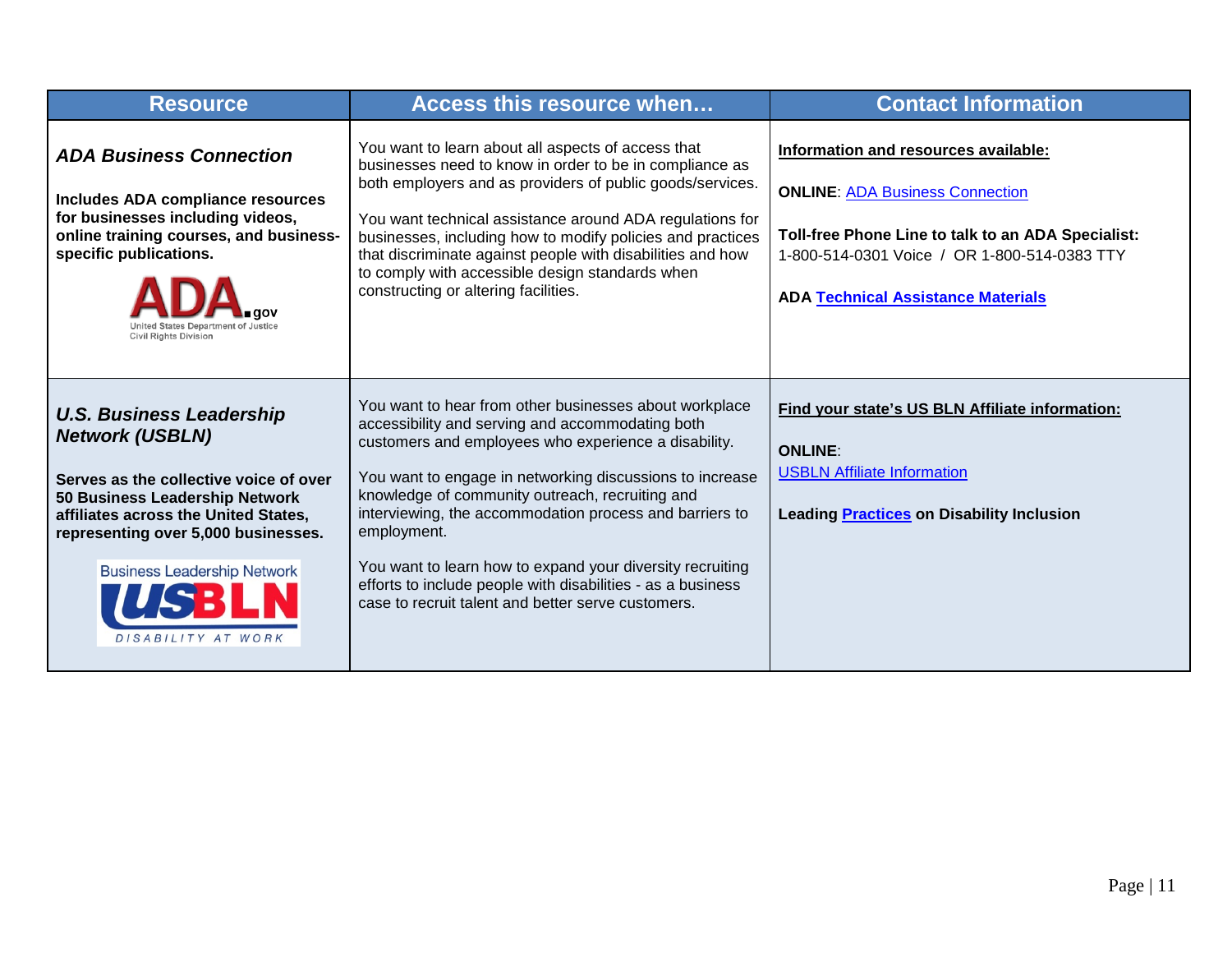| <b>Resource</b>                                                                                                                                                                                                                                                                                                                                | Access this resource when                                                                                                                                                                                                                                                                                                                                                                                                                                                                                                                                                                                                                                                                                                                  | <b>Contact Information</b>                                                                                                                                                                                                                                                            |
|------------------------------------------------------------------------------------------------------------------------------------------------------------------------------------------------------------------------------------------------------------------------------------------------------------------------------------------------|--------------------------------------------------------------------------------------------------------------------------------------------------------------------------------------------------------------------------------------------------------------------------------------------------------------------------------------------------------------------------------------------------------------------------------------------------------------------------------------------------------------------------------------------------------------------------------------------------------------------------------------------------------------------------------------------------------------------------------------------|---------------------------------------------------------------------------------------------------------------------------------------------------------------------------------------------------------------------------------------------------------------------------------------|
| <b>ADA and Architectural Barriers</b><br><b>Act (ABA) Accessibility</b><br><b>Guidelines</b><br>The ADA applies to places of public<br>accommodation, commercial facilities,<br>and State and local government<br>facilities. The ABA covers facilities<br>designed, built, altered with Federal<br>funds or leased by Federal agencies.       | In all areas of the building used by the public, Title II of the<br>ADA requires an accessible interior path from point of<br>entry to all public services.<br>You want to learn about what physical barriers people<br>$\bullet$<br>with disabilities might experience when accessing the<br>American Job Center.<br>You want to ensure that your buildings and facilities<br>$\bullet$<br>meet the ADA accessibility requirements.                                                                                                                                                                                                                                                                                                       | Information and resources available:<br><b>ONLINE:</b><br><b>Access Board Guidelines and Standards</b><br>Link to: ADA and ABA Accessibility Guidelines<br><b>U.S. Access Board Technical Assistance</b><br>(800) 872-2253<br>$\bullet$<br>TTY: (800) 993-2822<br>ta@access-board.gov |
| <b>Vocational Rehabilitation</b><br>State-supported services that support<br>a wide range of services designed to<br>help individuals with disabilities<br>prepare for and engage in gainful<br>employment consistent with their<br>strengths, resources, priorities,<br>concerns, abilities, capabilities,<br>interests, and informed choice. | You want to learn about "Work Try Outs" and "On the Job<br>Training" and how mutual customers of Vocational<br>Rehabilitation and the American Job Center's employment<br>services and programs can benefit from these programs<br>that are available for qualified individuals and interested<br>business.<br>You want to learn about the availability of<br>accommodations such as job-coaching, and how that<br>impacts a job seeker with a disability's effectiveness and<br>capability as an employee.<br>You want to coordinate employment plans and blend and<br>braid services and leverage funding on behalf of job<br>seekers with disabilities who are accessing both the<br>American Job Center and Vocational Rehabilitation. | Information and resources available:<br>Find your local Vocational Rehabilitation Office                                                                                                                                                                                              |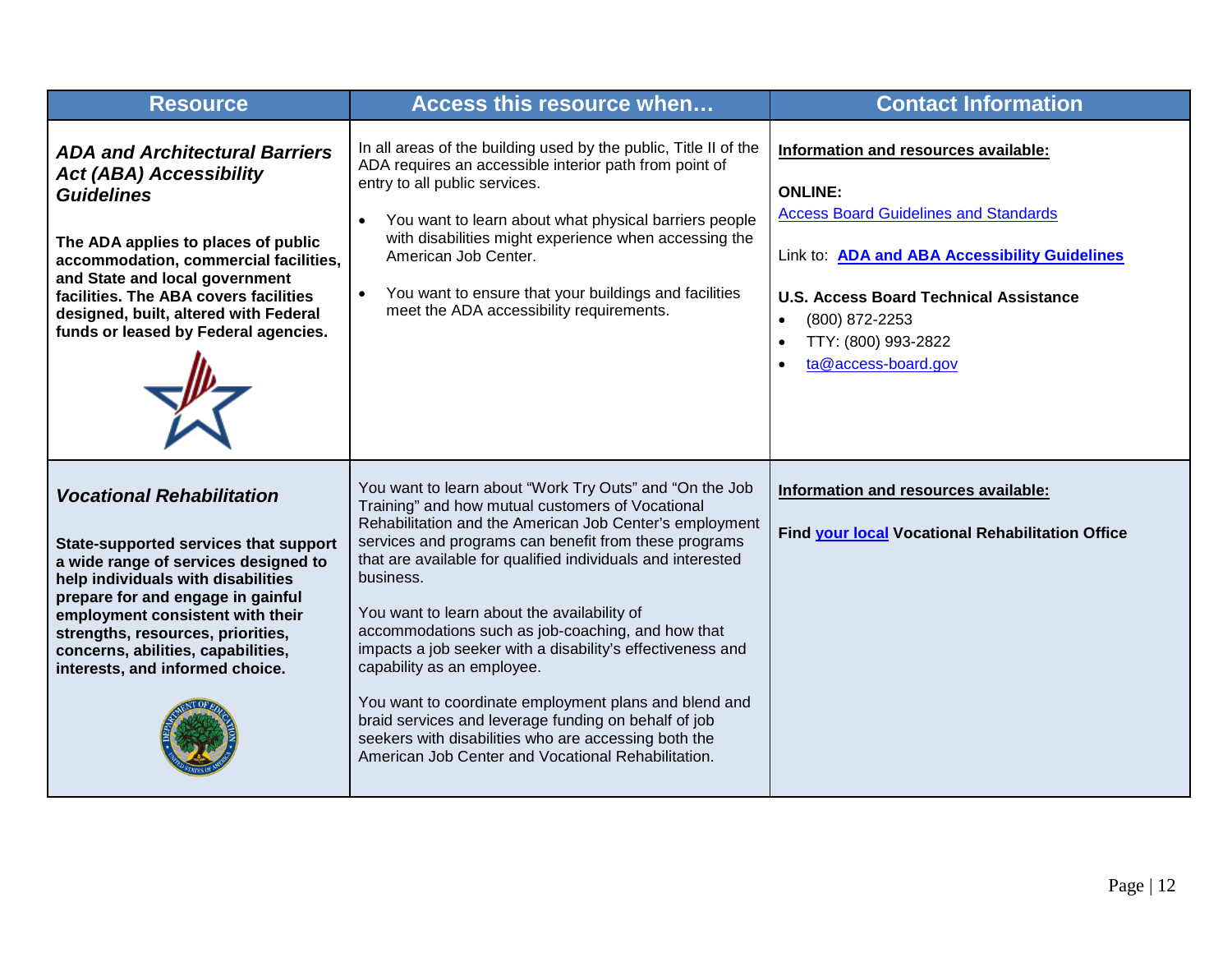| <b>Resource</b>                                                                                                                                                                                                                                                                                                                    | Access this resource when                                                                                                                                                                                                                                                                                                                                                                                                                          | <b>Contact Information</b>                                                                                                                                                                                           |
|------------------------------------------------------------------------------------------------------------------------------------------------------------------------------------------------------------------------------------------------------------------------------------------------------------------------------------|----------------------------------------------------------------------------------------------------------------------------------------------------------------------------------------------------------------------------------------------------------------------------------------------------------------------------------------------------------------------------------------------------------------------------------------------------|----------------------------------------------------------------------------------------------------------------------------------------------------------------------------------------------------------------------|
| <b>Ticket to Work Program</b><br>A program of the Social Security<br>Administration that enlists qualified<br><b>Employment Networks in assisting</b><br><b>Social Security Disability Insurance</b><br>(SSDI) and Supplemental Security<br>Income (SSI) beneficiaries in the<br>return to work, and employment.<br>Ticket to Work | You are seeking a qualified candidate to fill a new or<br>existing position within your organization.<br>You want to become an Employment Network (EN), and<br>reap the benefits of filling needed positions, while<br>receiving a financial incentive for employing an individual<br>with a disability.<br>You want to access tax incentives for hiring an individual<br>with a disability.                                                       | <b>Information and Resources available:</b><br><b>Ticket to Work Program</b><br>To find an EN that is assisting qualified individuals<br>with disabilities in your area in the return to work<br>Or, to become an EN |
| <b>Accessible Technology for All</b><br><b>Promotes full and unrestricted</b><br>participation in business and society<br>by persons with disabilities through<br>the use of electronic information<br>technology (IT) that is universally<br>accessible.<br>Accessible Te&n.org                                                   | You want to learn:<br>What is accessible electronic and information<br>$\bullet$<br>technology?<br>What is assistive technology?<br>$\bullet$<br>How can I Increase the accessibility of technology<br>$\bullet$<br>in my business?<br>How does accessible web design benefit all web<br>$\bullet$<br>users?<br>Is it expensive to provide assistive technology on<br>$\bullet$<br>the job?<br>Why does accessible IT Make Good Business<br>Sense? | Information and resources available:<br><b>ONLINE: Accessible Technology for All</b><br>HOTLINE: National Hotline: 1-800-949-4232<br><b>Business and the ADA: Questions and Answers</b>                              |